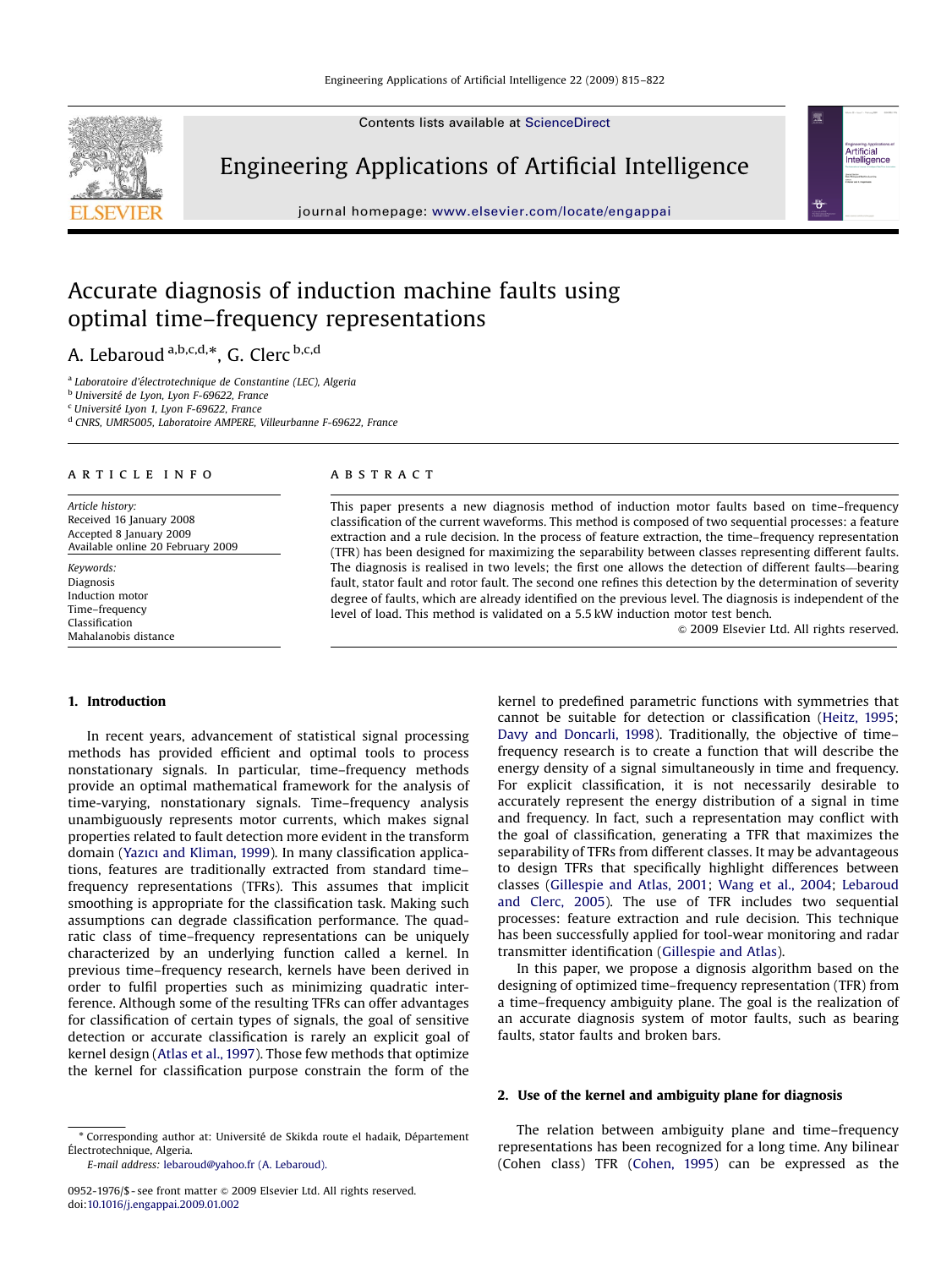two-dimensional Fourier transform of the product of the ambiguity plane of the signal and a kernel function:

$$
TFR_x^{\varphi}(t,f) = \int_{-\infty}^{\infty} \int_{-\infty}^{\infty} A(\eta,\tau)\varphi(\eta,\tau)e^{j2\pi\eta t}e^{-2\pi if\tau} d\eta d\tau
$$
 (1)

where t represents time, f represents frequency,  $\eta$  represents continuous frequency shift, and  $\tau$  represents continuous time lag. The ambiguity plane  $A(\eta, \tau)$  for a given signal  $x(t)$  is defined as

$$
A_x(\eta,\tau) = \int_{-\infty}^{\infty} x(t)x^*(t+\tau)e^{j2\pi\eta t} dt
$$
 (2)

 $x(t+\tau)$  represents the signal at a future time ( $t+\tau$ ), and  $x^*(t+\tau)$  is the complex conjugate of  $x(t+\tau)$ . For diagnosis, the optimization procedure of TFR (1) via parameter kernel is computationally very prohibitive. It would be better to use the optimal TFR that can be classified directly in ambiguity plane. We propose to design and use the classifier directly in the ambiguity plane of Doppler delay. Since all TFRs can be derived from the ambiguity plane, no a priori assumption is made about the smoothing required for accurate classification. Thus, the smoothing quadratic TFRs retain only the information that is essential for classification.

The discrete version ([Gillespie and Atlas, 2001\)](#page--1-0) of ambiguity plane  $(1)$  and  $(2)$  is

$$
A[\eta, \tau] = F_{n \to \eta}^{-1} \{R[n, \tau]\} = \sum_{n=0}^{N-1} R[n, \tau] e^{-j(2\pi/N)n\eta}
$$
 (3)

where  $F$  represents the Fourier transform,  $\eta$  represents discrete frequency shift and  $\tau$  represents discrete time lag. The instantaneous autocorrelation function  $R[n, \tau]$  is defined as

$$
Rp[n,\tau] = x^*[n]x[(n+\tau)_N] \tag{4}
$$

This method, used to design kernels (and thus TFRs), optimizes the discrimination between predefined sets of classes. The resulting kernels are not restricted to any predefined function but, rather, are arbitrary in shape. This approach ascertains the necessary smoothing in order to achieve the best classification performance.

The kernel determines the representations and its properties. A kernel function is a generating function that operates on the signal to produce the TFR. The characteristic function for each TFR is  $A(\eta, \tau)\phi(\eta, \tau)$  In other words, for a given a signal, a TFR can be uniquely mapped from a kernel. The classification-optimal representation  $TFR_i$  can be obtained by smoothing the ambiguity plane with an appropriate kernel  $\phi_{opt}$ , which is a classificationoptimal kernel. The problem of designing the  $TFR_i$  becomes equivalent to designing the classification-optimal kernel  $\phi_{opt}(\eta, \tau)$ .

It is possible to view the class-dependent TFR and observe the time–frequency structure being exploited by the classifier:

$$
RTF_{DCS}[n,k] = F_{\eta \to n}^{-1} \{ F_{\tau \to k} \{ \phi_{DCS}[\eta, \tau]A[\eta, \tau] \} \}
$$
\n
$$
\tag{5}
$$

The optimal TFR method is applied to diagnose three kinds of induction machine faults: bearing fault, stator fault and rotor fault.

#### 3. Induction machine faults

#### 3.1. Bearing faults

Bearing faults such as outer race, inner race, ball defect and train defect cause machine vibration. These defects have vibration frequency components,  $f_{\nu}$ , that are characteristic of each type of defect. The mechanical vibration caused by the bearing defect results in air-gap eccentricity. Oscillations in air-gap length induce variations in flux density. These variations produce harmonics on the stator current. The characteristic current frequencies,  $f_c$ , due to

bearing characteristic vibration frequencies are calculate by ([Devaneyand and Eren, 2004\)](#page--1-0)

$$
f_c = |f_s \pm m f_v| \tag{6}
$$

where  $f_s$  is the fundamental frequency,  $f_v$  the characteristic vibration frequency and  $m$  is a positive integer multiplier.

#### 3.2. Rotor faults

A fault on the rotor, such as a broken rotor bars, causes asymmetrical working conditions within the rotor. The current rotor bars, which are at the frequency sf, can be expressed into positive and negative sequence components  $\pm sf$  within the rotor, where s is the slip. Consequently, the negative sequence rotor current results in stator currents at frequency

$$
(1-2s)f \tag{7}
$$

The interaction of the  $(1-2s)f$  harmonic of the motor current with the fundamental air-gap flux produces speed ripple at 2sf and gives rise to additional motor current harmonics at frequencies  $(1 \pm 2k s)f$ ,  $k = 1, 2, 3, \dots$  [\(Filipetti et al., 1996\)](#page--1-0).

With  $k = 1$ , the frequency sidebands  $(1 \pm 2s)f$  of the fundamental are very commonly used to detect broken bar faults. The motor-load inertia also affects the magnitude of these sidebands ([Lebaroud et al., 2005\)](#page--1-0). Other spectral components that can be observed in the stator line current are ([Kliman et al., 1992\)](#page--1-0)

$$
(k/p(1-s) \pm s)f; \quad k/p = 1, 3, 5, ... \tag{8}
$$

## 3.3. Stator faults

In ideal conditions, the motor supply current contains only a positive-sequence component, leading to a constant space vector current modulus. If there is an inter-turn short circuit in the motor stator winding, the supply current will exhibit some sort of unbalance. When explained by symmetrical components theory, the stator asymmetry produces a component at frequency  $-j$ (i.e., a negative sequence component). This component gives rise to torque ripples at frequencies of 2sf, which consequently produce speed ripples of different amplitudes ([Perovic et al.,](#page--1-0) [2000](#page--1-0)), being differently filtered by the machine-load inertia ([Lebaroud et al., 2004](#page--1-0)). The current vector of direct sequence has a circular trajectory. At the time of unbalance, a negative sequence of current appears and transforms the circular trajectory into an elliptic one (Fig. 1).



Fig. 1. Current vector: healthy (a) and unbalanced (b).